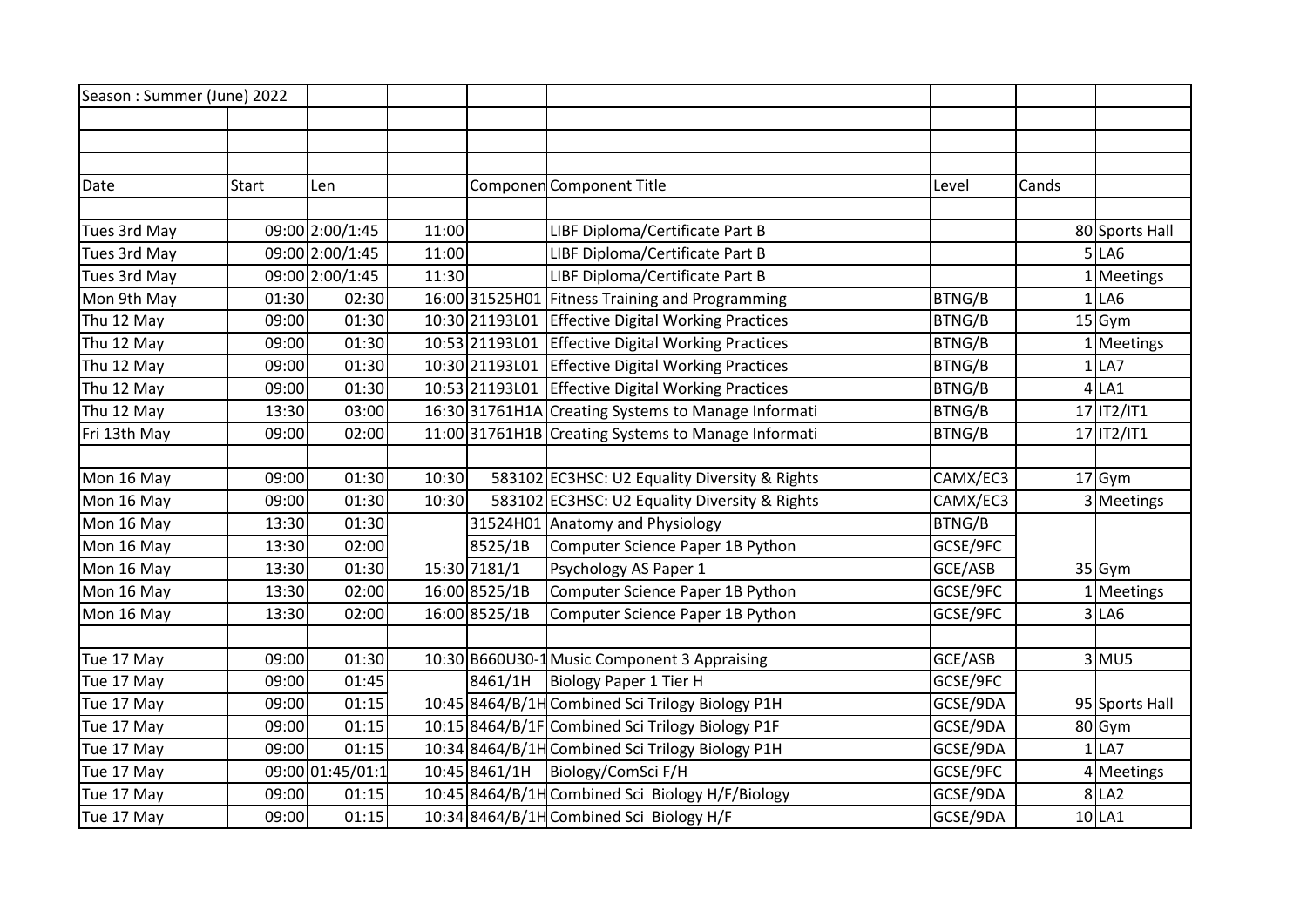| Tue 17 May | 09:00 | 01:15 |       |               | 10:34 8464/B/1F Combined Sci Trilogy Biology P1F     | GCSE/9DA | $9$ LA6         |
|------------|-------|-------|-------|---------------|------------------------------------------------------|----------|-----------------|
| Tue 17 May | 13:30 | 01:00 |       |               | 2.15E+05 The Music Industry                          | BTNG/B   |                 |
| Tue 17 May | 13:30 | 02:00 | 15:30 |               | 584401 EC3DM : U1 Media Products & Audiences         | CAMX/EC3 | 20 Gym          |
| Tue 17 May | 13:30 | 01:00 | 14:45 |               | 2.15E+05 The Music Industry                          | BTNG/B   | 4 Meetings      |
|            |       |       |       |               |                                                      |          |                 |
| Wed 18 May | 09:00 | 01:15 |       | 10:15 8MT0 03 | <b>Listening and Analysing</b>                       | GCE/ASB  | $2$ MU5         |
| Wed 18 May | 09:00 | 01:45 |       | 10:45 8700/1  | English Language Paper 1                             | GCSE/9FC | 100 Sports Hall |
| Wed 18 May | 09:00 | 01:45 |       | 10:45 8700/1  | English Language Paper 1                             | GCSE/9FC | 65 Gym          |
| Wed 18 May | 09:00 | 01:45 |       | 11:12 8700/1  | English Language Paper 1                             | GCSE/9FC | 4 Meetings      |
| Wed 18 May | 09:00 | 01:45 |       | 11:12 8700/1  | English Language Paper 1                             | GCSE/9FC | LA <sub>2</sub> |
| Wed 18 May | 09:00 | 01:45 |       | 11:12 8700/1  | English Language Paper 1                             | GCSE/9FC | $9$ LA6         |
| Wed 18 May | 09:00 | 01:45 |       | 11:12 8700/1  | English Language Paper 1                             | GCSE/9FC | $13$ LA1        |
| Wed 18 May | 09:00 | 01:45 |       | 8700/1        | English Language Paper 1                             | GCSE/9FC |                 |
| Wed 18 May | 09:00 | 01:45 |       | 10:45 8PL0 01 | <b>UK Politics</b>                                   | GCE/ASB  | $13$ LA5        |
| Wed 18 May | 13:30 | 00:35 |       | 14:05 8668/LF | German Listening Test Tier F                         | GCSE/9FC | 12 Main Hall    |
| Wed 18 May | 14:10 | 00:45 |       | 14:55 8668/RF | <b>German Reading Test Tier F</b>                    | GCSE/9FC | 12 Gym          |
| Wed 18 May | 13:30 | 00:35 |       | 14:05 8668/LF | German Listening Test Tier F                         | GCSE/9FC |                 |
| Wed 18 May | 14:10 | 00:45 |       | 14:55 8668/RF | <b>German Reading Test Tier F</b>                    | GCSE/9FC | $1$ LA1         |
| Wed 18 May | 13:30 | 00:35 |       | 14:15 8668/LF | German Listening Test Tier F                         | GCSE/9FC |                 |
| Wed 18 May | 14:10 | 00:45 |       | 15:17 8668/RF | <b>German Reading Test Tier F</b>                    | GCSE/9FC | 1 Meetings      |
| Wed 18 May | 13:30 | 01:00 |       | 14:30 8668/RH | <b>German Reading Test Tier H</b>                    | GCSE/9FC | 16 Sports Hall  |
| Wed 18 May | 14:40 | 00:45 |       | 15:25 8668/LH | German Listening Test Tier H                         | GCSE/9FC | 16 Main Hall    |
| Wed 18 May | 13:30 | 01:00 |       | 14:30 8668/RH | <b>German Reading Test Tier H</b>                    | GCSE/9FC |                 |
| Wed 18 May | 14:40 | 00:45 |       | 15:25 8668/LH | German Listening Test Tier H                         | GCSE/9FC | $2$ LA6         |
| Thu 19 May | 09:00 | 02:00 |       |               | 11:00 4463 U10-1 Medical Science Unit 1: Written     | L3/L3    | $11$ LA6        |
| Thu 19 May | 09:00 | 02:00 |       |               | 11:00 4463 U10-1 Medical Science Unit 1: Written     | L3/L3    | 1 Meetings      |
| Thu 19 May | 12:00 | 01:00 |       | 13:00 8725W   | <b>English Level 2 Writing</b>                       | FSKL/L2  | 1 Meetings      |
| Thu 19 May | 13:30 | 01:30 |       |               | C690U30-1 Drama COMPONENT3 Interpretin Theatre       | GCSE/9FC |                 |
| Thu 19 May | 13:30 | 01:30 | 15:00 |               | 583103 EC3HSC: U3 Health Safety & Security           | CAMX/EC3 | 40 Gym          |
| Thu 19 May | 13:30 | 01:30 |       |               | 15:23 C690U30-1 Drama COMPONENT3 Interpretin Theatre | GCSE/9FC | $1$ LA7         |
| Thu 19 May | 13:30 | 01:30 |       |               | 15:23 C690U30-1 Drama COMPONENT3 Interpretin Theatre | GCSE/9FC | $4$ LA6         |
| Thu 19 May | 13:30 | 01:30 |       |               | C690U30-1 Drama COMPONENT3 Interpretin Theatre       | GCSE/9FC |                 |
| Thu 19 May | 13:30 | 01:00 |       | 15:00 8725W   | English Level 2 Writing                              | FSKL/L2  | $4$ LA1         |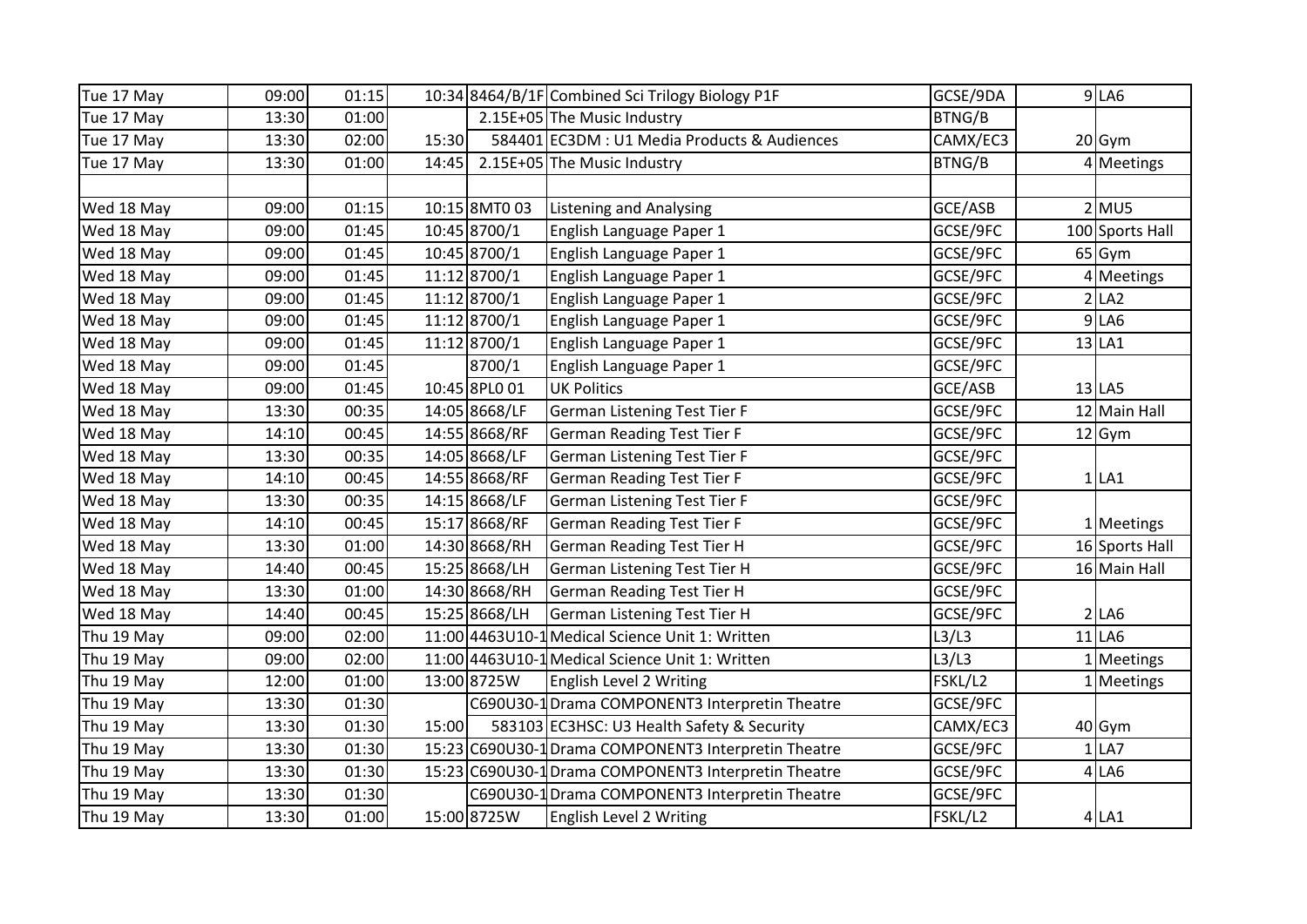| Fri 20 May | 09:00 | 01:30 |       | 10:30 1MA1 1F | Non Calculator [F]                          | GCSE/9FC | 70 Gym          |
|------------|-------|-------|-------|---------------|---------------------------------------------|----------|-----------------|
| Fri 20 May | 09:00 | 01:30 |       | 10:30 1MA1 1H | Non Calculator [H]                          | GCSE/9FC | 105 Sports Hall |
| Fri 20 May | 09:00 | 01:30 |       | 10:53 1MA1 1F | Non Calculator F/H                          | GCSE/9FC | $4$ LA4         |
| Fri 20 May | 09:00 | 01:30 |       | 10:53 1MA1 1F | Non Calculator F/H                          | GCSE/9FC | 10 LA1          |
| Fri 20 May | 09:00 | 01:30 |       | 10:53 1MA1 1F | Non Calculator [F]                          | GCSE/9FC | $9$ LA6         |
| Fri 20 May | 09:00 | 01:30 |       | 10:53 1MA1 1F | Non Calculator [F]                          | GCSE/9FC | $1$ LA7         |
| Fri 20 May | 09:00 | 01:30 |       | 10:30 1MA1 1H | Non Calculator F/H                          | GCSE/9FC | 5 LA2           |
| Fri 20 May | 09:00 | 01:30 |       | 10:30 1MA1 1H | Non Calculator F/H                          | GCSE/9FC | 8 LA5           |
| Fri 20 May | 11:30 | 01:30 |       |               | 13:00 C670U10-1 Film Studies Comp 1 US Film | GCSE/9FC | 6 Meetings      |
| Fri 20 May | 13:30 | 01:30 |       | 1BS001        | Investigating Small Bus.                    | GCSE/9FC |                 |
| Fri 20 May | 13:30 | 01:30 |       |               | 15:00 C670U10-1 Film Studies Comp 1 US Film | GCSE/9FC | 80 Sports Hall  |
| Fri 20 May | 13:30 | 01:30 |       | 15:23 1BS0 01 | Investigating Small Bus.                    | GCSE/9FC | $1$ LA7         |
| Fri 20 May | 13:30 | 01:30 |       | 15:23 1BS0 01 | Investigating Small Bus.                    | GCSE/9FC | 2 Meetings      |
| Fri 20 May | 13:30 | 01:30 |       | 15:23 1BS0 01 | Investigating Small Bus.                    | GCSE/9FC | $9$ $LA1$       |
| Fri 20 May | 13:30 | 01:30 |       | 1BS001        | Investigating Small Bus.                    | GCSE/9FC |                 |
| Fri 20 May | 13:30 | 01:30 |       |               | 15:23 C670U10-1 Film Studies Comp 1 US Film | GCSE/9FC | 5 LA6           |
|            |       |       |       |               |                                             |          |                 |
| Mon 23 May | 09:00 | 02:00 |       | 11:00 7192/1  | Sociology ADV Paper 1                       | GCE/A    | 22 Gym          |
| Mon 23 May | 09:00 | 01:30 |       | 10:30 8035/1  | Geography Paper 1                           | GCSE/9FC | 65 Sports Hall  |
| Mon 23 May | 09:00 | 02:00 |       | 11:30 7192/1  | Sociology ADV Paper 1                       | GCE/A    | $6$ LA1         |
| Mon 23 May | 09:00 | 01:30 |       | 10:53 8035/1  | Geography Paper 1                           | GCSE/9FC | 2 Meetings      |
| Mon 23 May | 09:00 | 01:30 |       | 10:53 8035/1  | Geography Paper 1                           | GCSE/9FC | $1$ LA7         |
| Mon 23 May | 09:00 | 01:30 |       | 10:53 8035/1  | Geography Paper 1                           | GCSE/9FC | 11 LA6          |
| Mon 23 May | 13:30 | 01:45 |       | 8100/1        | Citizenship Studies Paper 1                 | GCSE/9FC |                 |
| Mon 23 May | 13:30 | 02:00 | 15:30 | 583104        | EC3HSC: U4 Anatomy & Physiology             | CAMX/EC3 | 6 Meetings      |
|            |       |       |       |               |                                             |          |                 |
| Tue 24 May | 09:00 | 02:30 |       | 11:30 7237/W  | Dance ADV Written                           | GCE/A    | 3 Meetings      |
| Tue 24 May | 09:00 | 00:35 |       | 09:35 8658/LF | French Listening Test Tier F                | GCSE/9FC | 16 Main Hall    |
| Tue 24 May | 09:40 | 00:45 |       | 10:25 8658/RF | French Reading Test Tier F                  | GCSE/9FC | $16$ Gym        |
| Tue 24 May | 09:00 | 01:00 |       | 10:00 8658/RH | French Reading Test Tier H                  | GCSE/9FC | 20 Sports Hall  |
| Tue 24 May | 10:10 | 00:45 |       | 10:55 8658/LH | French Listening Test Tier H                | GCSE/9FC | 20 Main Hall    |
| Tue 24 May | 09:00 | 00:35 |       | 09:44 8658/LF | French Listening Test Tier F                | GCSE/9FC |                 |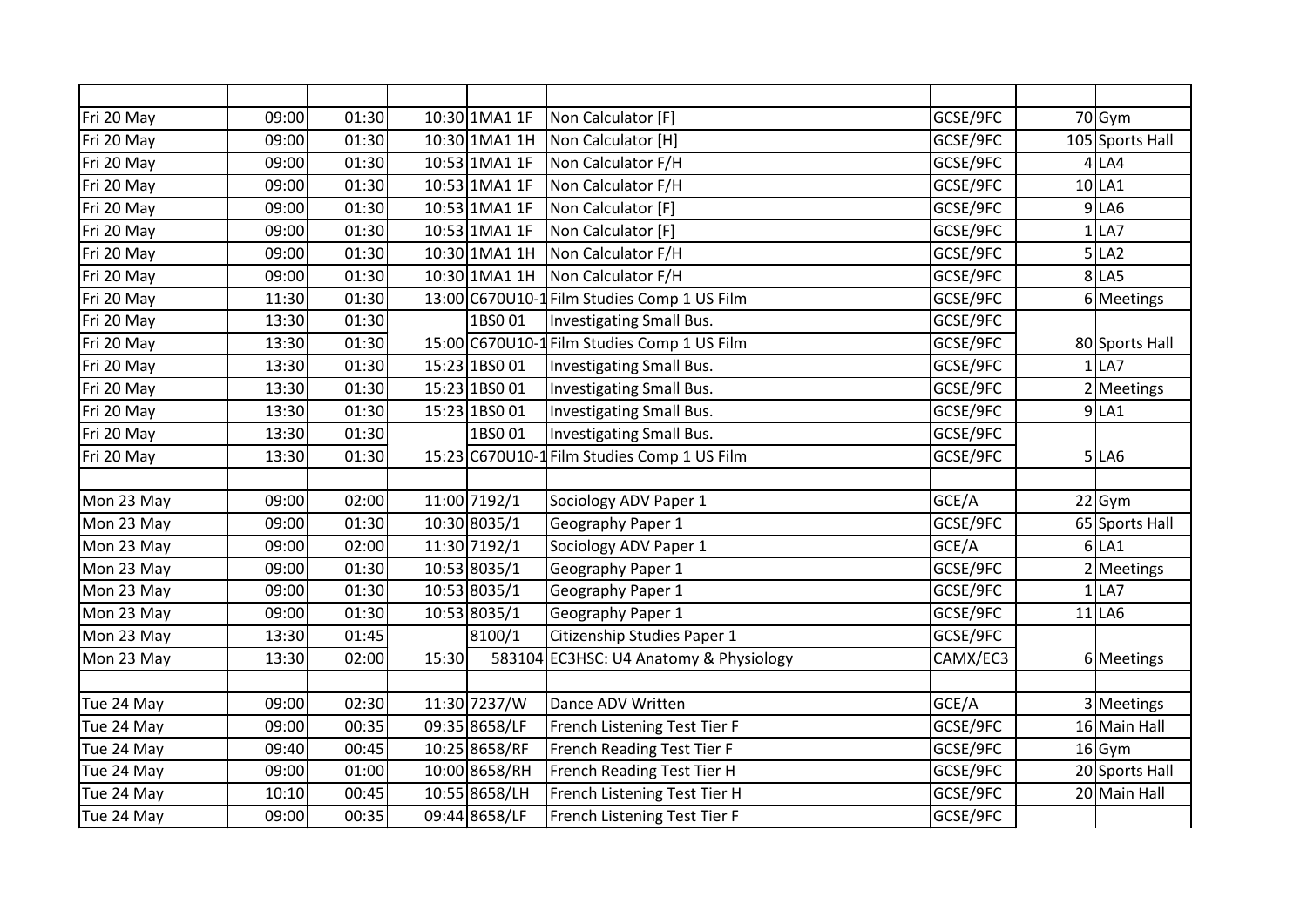| Tue 24 May | 09:50 | 00:45 | 10:47 8658/RF | French Reading Test Tier F                     | GCSE/9FC | $1$ LA1        |
|------------|-------|-------|---------------|------------------------------------------------|----------|----------------|
| Tue 24 May | 09:00 | 01:00 | 10:00 8658/RH | French Reading Test Tier H                     | GCSE/9FC |                |
| Tue 24 May | 10:10 | 00:45 | 10:55 8658/LH | French Listening Test Tier H                   |          | $1$ LA7        |
| Tue 24 May | 13:30 | 01:45 | 15:15 1PE0 01 | <b>Fitness and Body Systems</b>                | GCSE/9FC | 24 Gym         |
| Tue 24 May | 13:30 | 01:45 | 15:15 1PE0 01 | <b>Fitness and Body Systems</b>                | GCSE/9FC | Meetings       |
| Tue 24 May | 13:30 | 01:45 | 15:42 1PE0 01 | <b>Fitness and Body Systems</b>                | GCSE/9FC | 3 LA6          |
|            |       |       |               |                                                |          |                |
| Wed 25 May | 09:00 | 01:15 | J352/11       | Eng Lit: Mdrn Prose OR Drama Wrtn              | GCSE/9FC |                |
| Wed 25 May | 09:00 | 00:50 | 11:10 J352/12 | Eng Lit: 19th Century Prose Wrtn               | GCSE/9FC | 90 Sports Hall |
| Wed 25 May | 09:00 | 01:15 | J352/11       | Eng Lit: Mdrn Prose OR Drama Wrtn              | GCSE/9FC |                |
| Wed 25 May | 09:00 | 00:50 | 11:10 J352/12 | Eng Lit: 19th Century Prose Wrtn               | GCSE/9FC | 80 Gym         |
| Wed 25 May | 09:00 | 01:15 | J352/11       | Eng Lit: Mdrn Prose OR Drama Wrtn              | GCSE/9FC |                |
| Wed 25 May | 09:00 | 00:50 | 11:43 J352/12 | Eng Lit: 19th Century Prose Wrtn               | GCSE/9FC | 2 LA2          |
| Wed 25 May | 09:00 | 01:15 | J352/11       | Eng Lit: Mdrn Prose OR Drama Wrtn              | GCSE/9FC |                |
| Wed 25 May | 09:00 | 00:50 | 11:43 J352/12 | Eng Lit: 19th Century Prose Wrtn               | GCSE/9FC | 4 Meetings     |
| Wed 25 May | 09:00 | 01:15 | J352/11       | Eng Lit: Mdrn Prose OR Drama Wrtn              | GCSE/9FC |                |
| Wed 25 May | 09:00 | 00:50 | 11:43 J352/12 | Eng Lit: 19th Century Prose Wrtn               | GCSE/9FC | 9 LA1          |
| Wed 25 May | 09:00 | 01:15 | J352/11       | Eng Lit: Mdrn Prose OR Drama Wrtn              | GCSE/9FC |                |
| Wed 25 May | 09:00 | 00:50 | 11:43 J352/12 | Eng Lit: 19th Century Prose Wrtn               | GCSE/9FC | 9 LA6          |
| Wed 25 May | 09:00 | 01:15 | J352/11       | Eng Lit: Mdrn Prose OR Drama Wrtn              | GCSE/9FC |                |
| Wed 25 May | 09:00 | 00:50 | 11:10 J352/12 | Eng Lit: 19th Century Prose Wrtn               | GCSE/9FC | $12$ LA5       |
| Wed 25 May | 09:00 | 02:00 | 11:00 9PL0 01 | <b>UK Politics</b>                             | GCE/A    | $11$ LA4       |
| Wed 25 May | 13:30 | 02:00 | 15:30 9BS0 01 | Market People & Global BU                      | GCE/A    | $15$ Gym       |
|            |       |       |               |                                                |          |                |
| Thu 26 May | 09:00 | 02:30 | 11:30 7042/1F | History ADV Paper 1 Option F                   | GCE/A    | $9$ LA6        |
| Thu 26 May | 09:00 | 00:45 | 8698/LH       | Spanish Listening Test Tier H                  | GCSE/9FC |                |
| Thu 26 May | 09:00 | 01:00 | 10:50 8698/RH | Spanish Reading Test Tier H                    | GCSE/9FC | 2 Meetings     |
| Thu 26 May | 13:30 | 01:30 | 15:00 9MT0 03 | <b>Listening and Analysing</b>                 | GCE/A    | $4$ MU5        |
| Thu 26 May | 13:30 | 02:15 | H556/01       | Physics A: Modelling Physics Wtn               | GCE/A    |                |
| Thu 26 May | 13:30 | 02:00 | 7582/1        | Physical Education ADV Paper 1                 | GCE/A    |                |
| Thu 26 May | 13:30 | 02:30 |               | A670U10-1 Film Studies COMP1 Varieties of Film | GCE/A    |                |
| Thu 26 May | 13:30 | 01:30 | 16:00 7181/2  | Psychology AS Paper 2                          | GCE/ASB  | 30 Main Hall   |
| Thu 26 May | 13:30 | 02:15 | H556/01       | Physics A: Modelling Physics Wtn               | GCE/A    |                |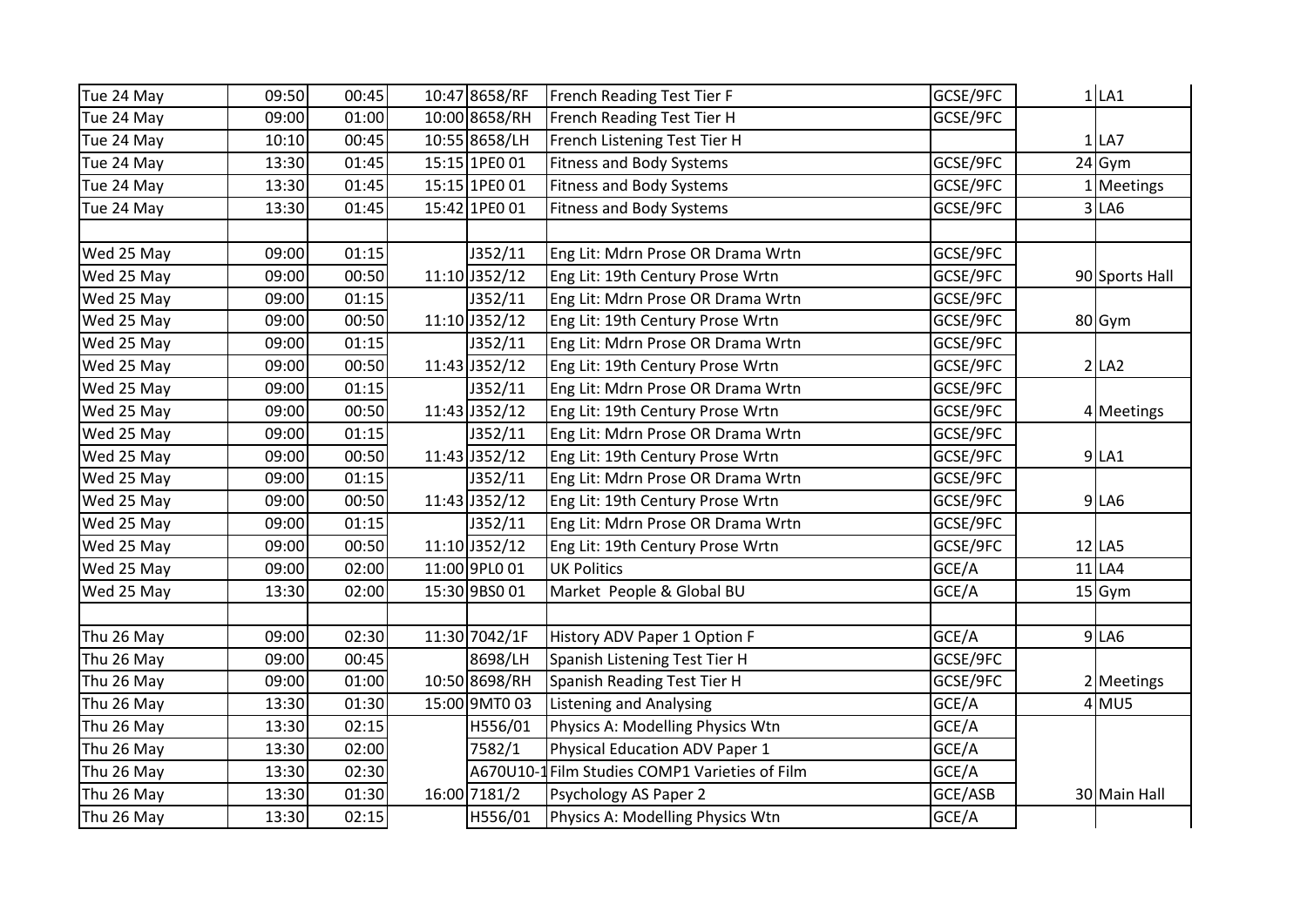| Thu 26 May | 13:30 | 02:00 | 7582/1        | Physical Education ADV Paper 1                       | GCE/A    |              |                 |
|------------|-------|-------|---------------|------------------------------------------------------|----------|--------------|-----------------|
| Thu 26 May | 13:30 | 02:30 |               | 16:00 A670U10-1 Film Studies COMP1 Varieties of Film | GCE/A    |              | 4 Meetings      |
| Thu 26 May | 13:30 | 02:30 |               | 16:38 A670U10-1 Film Studies COMP1 Varieties of Film | GCE/A    |              | $1$ LA6         |
|            |       |       |               |                                                      |          |              |                 |
| Fri 27 May | 09:00 | 01:45 | 8462/1H       | Chemistry Paper 1 Tier H                             | GCSE/9FC |              |                 |
| Fri 27 May | 09:00 | 01:15 |               | 10:45 8464/C/1H Combined Sci Trilogy Chemistry P1H   | GCSE/9DA |              | 95 Sports Hall  |
| Fri 27 May | 09:00 | 01:15 |               | 10:15 8464/C/1F Combined Sci Trilogy Chemistry P1F   | GCSE/9DA |              | 80 Gym          |
| Fri 27 May | 09:00 | 01:45 |               | 8462/1H Chemistry Paper 1 Tier H                     | GCSE/9FC |              |                 |
| Fri 27 May | 09:00 | 01:15 |               | 8464/C/1H Combined Sci Trilogy Chemistry P1H         | GCSE/9DA |              |                 |
| Fri 27 May | 09:00 | 01:15 |               | 10:45 8464/C/1F Combined Sci Trilogy Chemistry P1F   | GCSE/9DA |              | 4 Meetings      |
| Fri 27 May | 09:00 | 01:15 |               | 8464/C/1H Combined Sci Trilogy Chemistry P1H         | GCSE/9DA |              |                 |
| Fri 27 May | 09:00 | 01:15 |               | 10:45 8464/C/1F Combined Sci Trilogy Chemistry P1F   | GCSE/9DA |              | $15$ LA1        |
| Fri 27 May | 09:00 | 01:15 |               | 10:34 8464/C/1F Combined Sci Trilogy Chemistry P1F   | GCSE/9DA |              | 12 LA6          |
| Fri 27 May | 09:00 | 01:15 |               | 10:35 8464/C/1H Combined Sci Trilogy Chemistry P1H   | GCSE/9DA | $\mathbf{1}$ | LA7             |
| Fri 27 May | 09:00 | 02:15 | 11:49 9GE0 01 | Paper One                                            | GCE/A    |              | $11$ LA2        |
| Fri 27 May | 13:30 | 01:45 | 15:15 8525/2  | Computer Science Paper 2                             | GCSE/9FC |              | 20 Gym          |
| Fri 27 May | 13:30 | 01:45 | 15:42 8525/2  | Computer Science Paper 2                             | GCSE/9FC |              | 1 Meetings      |
| Fri 27 May | 13:30 | 01:45 | 15:42 8525/2  | <b>Computer Science Paper 2</b>                      | GCSE/9FC |              | 3 LA6           |
|            |       |       |               |                                                      |          |              |                 |
| Mon 06 Jun | 09:00 | 01:05 | 8668/WF       | <b>German Writing Test Tier F</b>                    | GCSE/9FC |              |                 |
| Mon 06 Jun | 09:00 | 01:20 | 10:20 8668/WH | German Writing Test Tier H                           | GCSE/9FC |              | 35 Sports Hall  |
| Mon 06 Jun | 09:00 | 01:05 | 10:22 8668/WF | German Writing Test Tier F                           | GCSE/9FC |              | $1$ LA7         |
| Mon 06 Jun | 09:00 | 01:20 | 8668/WH       | German Writing Test Tier H                           | GCSE/9FC |              |                 |
| Mon 06 Jun | 09:00 | 01:05 | 10:20 8668/WF | German Writing Test Tier F                           | GCSE/9FC |              | $3$ LA6         |
| Mon 06 Jun | 09:00 | 02:30 |               | 11:30 A670U20-1 Film Studies COMP2 Global Filmmaking | GCE/A    |              | $10$ LA1        |
| Mon 06 Jun | 09:00 | 02:30 |               | 12:08 A670U20-1 Film Studies COMP2 Global Filmmaking | GCE/A    |              | 1 Meetings      |
| Mon 06 Jun | 13:30 | 01:45 | 8MT004        | <b>Producing and Analysing</b>                       | GCE/ASB  |              |                 |
| Mon 06 Jun | 13:30 | 00:00 | 15:15 8MT0 41 | <b>Written Paper</b>                                 | GCE/ASB  |              | $2$ MU5         |
| Mon 06 Jun | 13:30 | 01:30 |               | 15:00 C670U20-1 Film Studies Comp 2 Global Film      | GCSE/9FC |              | 20 Gym          |
| Mon 06 Jun | 13:30 | 01:30 |               | 15:23 C670U20-1 Film Studies Comp 2 Global Film      | GCSE/9FC |              | $3$ LA6         |
| Mon 06 Jun | 13:30 | 01:45 | 15:15 8PL0 02 | <b>UK Government</b>                                 | GCE/ASB  |              | 1 Meetings      |
|            |       |       |               |                                                      |          |              |                 |
| Tue 07 Jun | 09:00 | 01:30 |               | 10:30 1MA1 2H Calculator [H]                         | GCSE/9FC |              | 105 Sports Hall |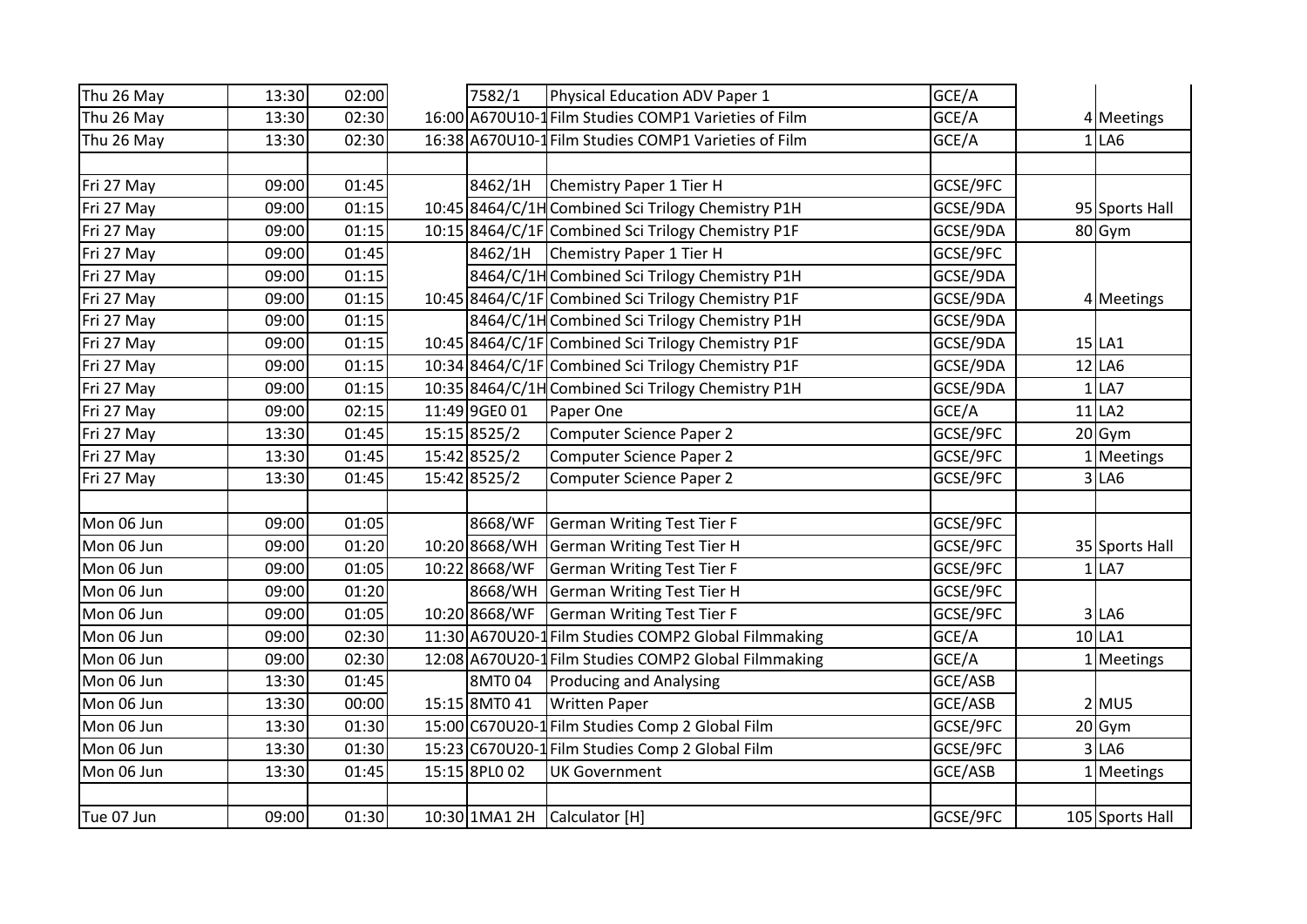| Tue 07 Jun | 09:00 | 01:30 | 10:30 1MA1 2F | Calculator [F]                                   | GCSE/9FC | 70 Gym         |
|------------|-------|-------|---------------|--------------------------------------------------|----------|----------------|
| Tue 07 Jun | 09:00 | 01:30 | 10:53 1MA1 2F | Calculator [F]                                   | GCSE/9FC | $1$ LA7        |
| Tue 07 Jun | 09:00 | 01:30 | 10:53 1MA1 2F | Calculator [F]                                   | GCSE/9FC | $9$ LA6        |
| Tue 07 Jun | 09:00 | 01:30 | 10:53 1MA1 2F | Calculator F/H                                   | GCSE/9FC | 10 LA1         |
| Tue 07 Jun | 09:00 | 01:30 | 10:53 1MA1 2F | Calculator F/H                                   | GCSE/9FC | $4$ LA2        |
| Tue 07 Jun | 09:00 | 01:30 | 10:30 1MA1 2F | Calculator F/H                                   | GCSE/9FC | $10$ LA5       |
| Tue 07 Jun | 09:00 | 01:30 | 1MA1 2F       | Calculator [F]                                   | GCSE/9FC |                |
| Tue 07 Jun | 09:00 | 02:30 | H472/01       | Eng Lit: Drama & Poetry PRE-1900 Wtn             | GCE/A    |                |
| Tue 07 Jun | 09:00 | 01:30 |               | 12:08 4463 U60-1 Medical Science Unit 6: Written | L3/L3    | 30 Main Hall   |
| Tue 07 Jun | 09:00 | 01:30 |               | 10:53 4463 U60-1 Medical Science Unit 6: Written | L3/L3    | 2 Meetings     |
| Tue 07 Jun | 13:30 | 02:00 | 9MA0 01       | Pure Mathematics 1                               | GCE/A    |                |
| Tue 07 Jun | 13:30 | 02:00 | 15:30 7192/2  | Sociology ADV Paper 2                            | GCE/A    | 35 Gym         |
| Tue 07 Jun | 13:30 | 01:15 | 14:45 8035/2  | Geography Paper 2                                | GCSE/9FC | 65 Sports Hall |
| Tue 07 Jun | 13:30 | 01:15 | 15:04 8035/2  | Geography Paper 2                                | GCSE/9FC | $1$ LA7        |
| Tue 07 Jun | 13:30 | 01:15 | 15:04 8035/2  | Geography Paper 2                                | GCSE/9FC | 2 LA2          |
| Tue 07 Jun | 13:30 | 01:15 | 15:04 8035/2  | Geography Paper 2                                | GCSE/9FC | <b>7 LA6</b>   |
| Tue 07 Jun | 13:30 | 01:15 | 8035/2        | Geography Paper 2                                | GCSE/9FC |                |
| Tue 07 Jun | 13:30 | 02:00 | 16:00 7192/2  | Sociology ADV Paper 2                            | GCE/A    | $7$ LA1        |
| Tue 07 Jun | 13:30 | 02:00 | 9MA0 01       | Pure Mathematics 1                               | GCE/A    |                |
| Tue 07 Jun | 13:30 | 02:00 | 17:40 7192/2  | Sociology ADV Paper 2                            | GCE/A    | 6 Meetings     |
|            |       |       |               |                                                  |          |                |
| Wed 08 Jun | 09:00 | 00:50 | 09:50 J352/22 | Eng Lit: Shakespeare Written Paper               | GCSE/9FC | 90 Sports Hall |
| Wed 08 Jun | 09:00 | 00:50 | 09:50 J352/22 | Eng Lit: Shakespeare Written Paper               | GCSE/9FC | 80 Gym         |
| Wed 08 Jun | 09:00 | 00:50 | 10:03 J352/22 | Eng Lit: Shakespeare Written Paper               | GCSE/9FC | 4 Meetings     |
| Wed 08 Jun | 09:00 | 00:50 | 10:03 J352/22 | Eng Lit: Shakespeare Written Paper               | GCSE/9FC | $9$ LA6        |
| Wed 08 Jun | 09:00 | 00:50 | 10:03 J352/22 | Eng Lit: Shakespeare Written Paper               | GCSE/9FC | $9$ LA1        |
| Wed 08 Jun | 09:00 | 00:50 | 10:03 J352/22 | Eng Lit: Shakespeare Written Paper               | GCSE/9FC | 2 LA2          |
| Wed 08 Jun | 09:00 | 00:50 | 10:03 J352/22 | Eng Lit: Shakespeare Written Paper               | GCSE/9FC | $12$ LA5       |
| Wed 08 Jun | 13:30 | 02:15 | 9GE0 02       | Paper Two                                        | GCE/A    |                |
| Wed 08 Jun | 13:30 | 01:30 | 15:45 1350/1  | <b>Mathematical Studies Paper 1</b>              | L3/B     | 25 Gym         |
| Wed 08 Jun | 13:30 | 02:15 | 9GE0 02       | Paper Two                                        | GCE/A    |                |
| Wed 08 Jun | 13:30 | 01:30 | 17:20 1350/1  | <b>Mathematical Studies Paper 1</b>              | L3/B     | 3 Meetings     |
|            |       |       |               |                                                  |          |                |
|            |       |       |               |                                                  |          |                |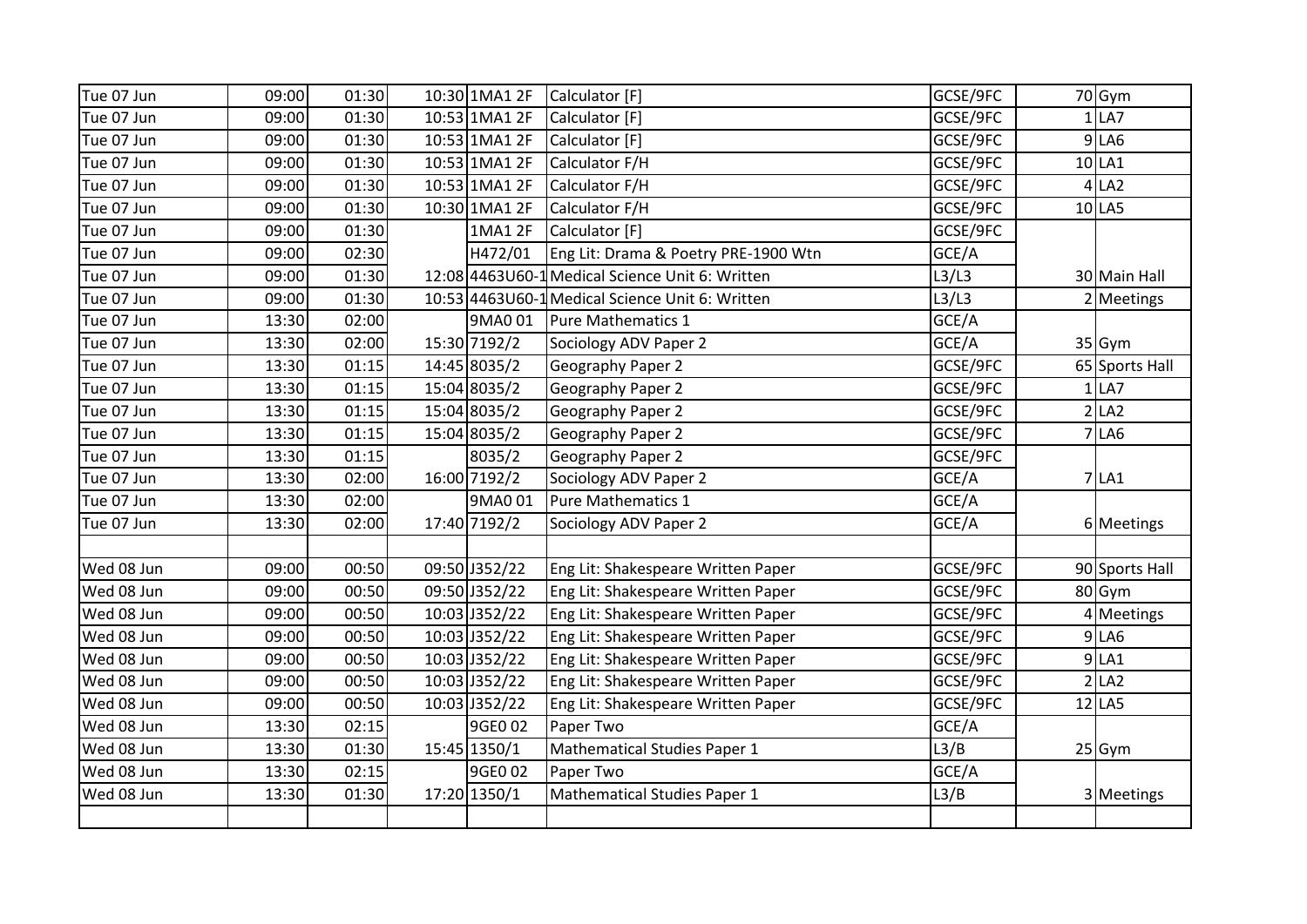| Thu 09 Jun | 09:00 | 02:00 | 11:00 9BS0 02 | Activs Decision & Strats.                        | GCE/A    | $15$ Gym        |
|------------|-------|-------|---------------|--------------------------------------------------|----------|-----------------|
| Thu 09 Jun | 09:00 | 01:20 | 10:20 1HIB 31 | Weimar & Nazi Germany                            | GCSE/9FC | 100 Sports Hall |
| Thu 09 Jun | 09:00 | 01:20 | 10:40 1HIB 31 | Weimar & Nazi Germany                            | GCSE/9FC | $6$ LA $6$      |
| Thu 09 Jun | 09:00 | 01:20 | 10:20 1HIB 31 | Weimar & Nazi Germany                            | GCSE/9FC | meetings        |
| Thu 09 Jun | 09:00 | 01:20 | 10:40 1HIB 31 | Weimar & Nazi Germany                            | GCSE/9FC | $5$ $LA1$       |
| Thu 09 Jun | 09:00 | 01:20 | 10:20 1HIB 31 | Weimar & Nazi Germany                            | GCSE/9FC | $10$ LA2        |
| Thu 09 Jun | 11:00 | 02:00 | 13:00 9PL0 02 | <b>UK Government</b>                             | GCE/A    | 2 Meetings      |
| Thu 09 Jun | 13:30 | 01:45 | 8463/1H       | Physics Paper 1 Tier H                           | GCSE/9FC |                 |
| Thu 09 Jun | 13:30 | 01:15 |               | 15:15 8464/P/1H Combined Sci Trilogy Physics P1H | GCSE/9DA | 95 Sports Hall  |
| Thu 09 Jun | 13:30 | 01:15 |               | 14:45 8464/P/1F Combined Sci Trilogy Physics P1F | GCSE/9DA | 80 Gym          |
| Thu 09 Jun | 13:30 | 01:45 |               | 8463/1H Physics Paper 1 Tier H                   | GCSE/9FC |                 |
| Thu 09 Jun | 13:30 | 01:15 |               | 8464/P/1H Combined Sci Trilogy Physics P1H       | GCSE/9DA |                 |
| Thu 09 Jun | 13:30 | 01:15 |               | 15:15 8464/P/1F Combined Sci Trilogy Physics P1F | GCSE/9DA | 4 Meetings      |
| Thu 09 Jun | 13:30 | 01:15 |               | 15:04 8464/P/1H Combined Sci Trilogy Physics P1H | GCSE/9DA | $1$ LA7         |
| Thu 09 Jun | 13:30 | 01:15 |               | 8464/P/1H Combined Sci Trilogy Physics P1H       | GCSE/9DA |                 |
| Thu 09 Jun | 13:30 | 01:15 |               | 15:04 8464/P/1F Combined Sci Trilogy Physics P1F | GCSE/9DA |                 |
| Thu 09 Jun | 13:30 | 01:45 | 15:30 8463/1H | Physics Paper 1 Tier H                           |          | $15$ LA1        |
| Thu 09 Jun | 13:30 | 01:15 |               | 15:04 8464/P/1F Combined Sci Trilogy Physics P1F | GCSE/9DA | 12 LA6          |
| Thu 09 Jun | 13:30 | 02:00 | 9PL0 02       | <b>UK Government</b>                             | GCE/A    |                 |
| Thu 09 Jun | 13:30 | 02:30 | 16:00 9DR0 03 | Theatre Makers in Prac.                          | GCE/A    | $12$ LA5        |
| Thu 09 Jun | 13:30 | 02:00 | 15:30 7402/1  | <b>Biology ADV Paper 1</b>                       | GCE/A    | $9$ LA2         |
|            |       |       |               |                                                  |          |                 |
| Fri 10 Jun | 09:00 | 02:15 | 9MT004        | <b>Producing and Analysing</b>                   | GCE/A    |                 |
| Fri 10 Jun | 09:00 | 00:00 | 11:15 9MT0 41 | <b>Written Paper</b>                             | GCE/A    | $4$ MU5         |
| Fri 10 Jun | 09:00 | 02:00 | 7582/2        | Physical Education ADV Paper 2                   | GCE/A    |                 |
| Fri 10 Jun | 09:00 | 02:30 | 7042/2N       | History ADV Paper 2 Option N                     | GCE/A    |                 |
| Fri 10 Jun | 09:00 | 01:45 | 11:30 8700/2  | English Language Paper 2                         | GCSE/9FC | 25 Main Hall    |
| Fri 10 Jun | 09:00 | 01:45 | 10:45 8700/2  | English Language Paper 2                         | GCSE/9FC | 100 Sports Hall |
| Fri 10 Jun | 09:00 | 01:45 | 10:45 8700/2  | English Language Paper 2                         | GCSE/9FC | 70 Gym          |
| Fri 10 Jun | 09:00 | 01:45 | 11:12 8700/2  | English Language Paper 2                         | GCSE/9FC | 4 Meetings      |
| Fri 10 Jun | 09:00 | 01:45 | 11:12 8700/2  | English Language Paper 2                         | GCSE/9FC | $13$ LA6        |
| Fri 10 Jun | 09:00 | 01:45 | 11:12 8700/2  | English Language Paper 2                         | GCSE/9FC | $13$ LA1        |
| Fri 10 Jun | 09:00 | 01:45 | 11:15 8700/2  | English Language Paper 2                         | GCSE/9FC | $2$ LA2         |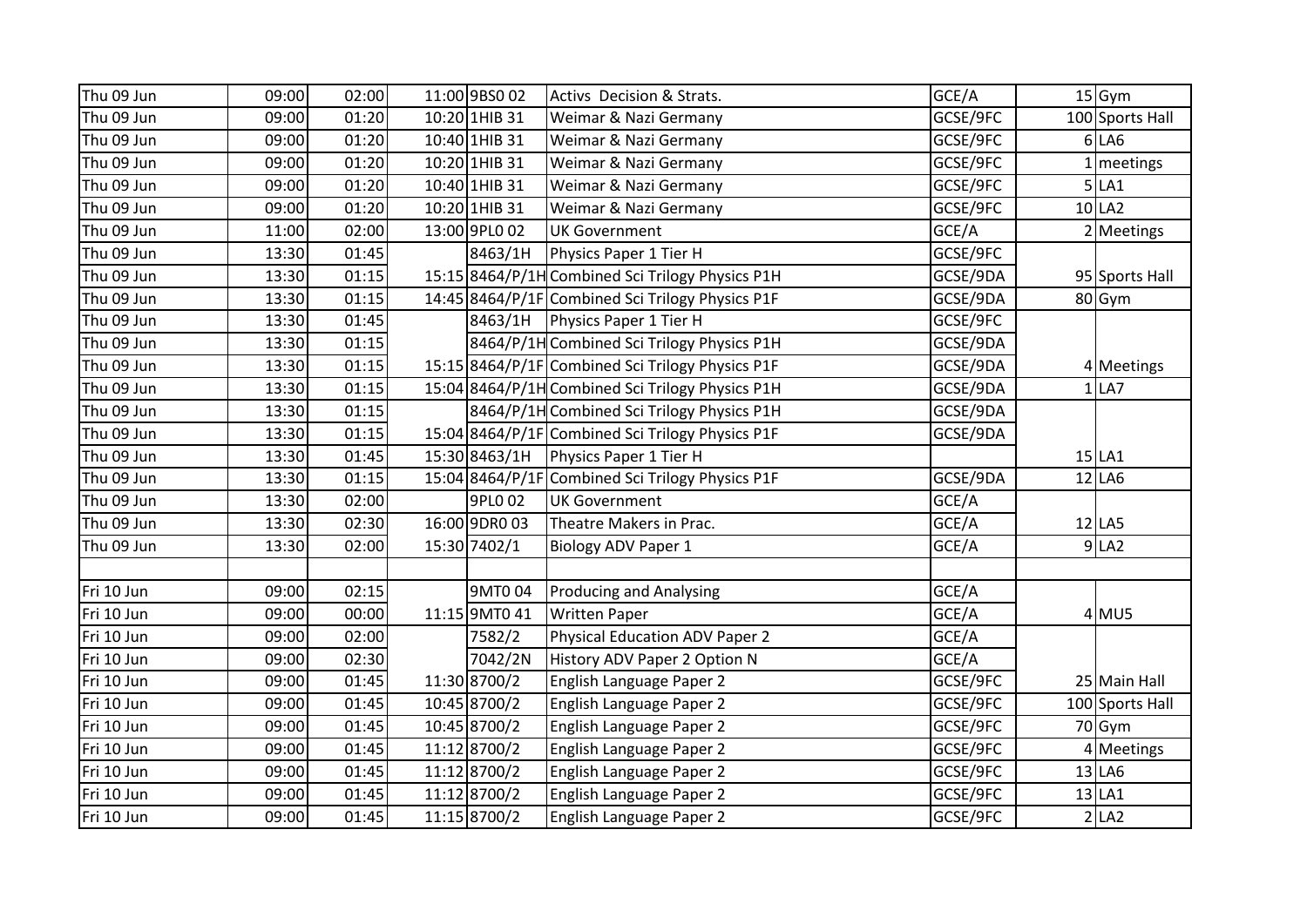| Fri 10 Jun | 09:00 | 01:45 | 11:00 8700/2    | English Language Paper 2                | GCSE/9FC            |   | 8 LA5           |
|------------|-------|-------|-----------------|-----------------------------------------|---------------------|---|-----------------|
| Fri 10 Jun | 11:45 | 02:30 | 14:15 7042/2N   | History ADV Paper 2 Option N            | GCE/A               | 1 | LTJo            |
| Fri 10 Jun | 13:30 | 01:15 | 1PE0 02         | <b>Health and Performance</b>           | GCSE/9FC            |   |                 |
| Fri 10 Jun | 13:30 | 02:00 |                 | 31760H01 Information Technology Systems | BTNG/B              |   |                 |
| Fri 10 Jun | 13:30 | 02:15 | 15:45 H556/02   | Physics A: Exploring Physics Wtn        | GCE/A               |   | 35 Gym          |
| Fri 10 Jun | 13:30 | 01:15 | 14:45 1PE0 02   | <b>Health and Performance</b>           | GCSE/9FC            |   | LA7             |
| Fri 10 Jun | 13:30 | 01:15 | 15:04 1PE0 02   | <b>Health and Performance</b>           | GCSE/9FC            |   | $2$ LA1         |
| Fri 10 Jun | 13:30 | 01:15 | 1PE0 02         | <b>Health and Performance</b>           | GCSE/9FC            |   |                 |
| Fri 10 Jun | 13:30 | 02:00 | 31760H01        | Information Technology Systems          | BTNG/B              |   |                 |
| Fri 10 Jun | 13:30 | 02:15 | 15:45 H556/02   | Physics A: Exploring Physics Wtn        | GCE/A               |   | 3 Meetings      |
|            |       |       |                 |                                         |                     |   |                 |
| Mon 13 Jun | 09:00 | 01:30 | 10:30 1MA1 3F   | Calculator [F]                          | GCSE/9FC            |   | 70 Gym          |
| Mon 13 Jun | 09:00 | 01:30 | 10:30 1MA1 3H   | Calculator [H]                          | GCSE/9FC            |   | 105 Sports Hall |
| Mon 13 Jun | 09:00 | 01:30 | 10:53 1MA1 3H   | Calculator [H]/F                        | GCSE/9FC            |   | $4$ LA2         |
| Mon 13 Jun | 09:00 | 01:30 | $10:53$ 1MA1 3H | Calculator [H]                          | GCSE/9FC            |   | 9 LA5           |
| Mon 13 Jun | 09:00 | 01:30 | 10:53 1MA1 3H   | Calculator /F                           | GCSE/9FC            |   | 14 LA6          |
| Mon 13 Jun | 09:00 | 01:30 | 1MA1 3F         | Calculator [F]                          | GCSE/9FC            |   |                 |
| Mon 13 Jun | 09:00 | 02:00 | 11:30 7192/3    | Sociology ADV Paper 3                   | GCE/A               |   | $11$ LA1        |
| Mon 13 Jun | 09:00 | 01:30 | 10:53 1MA1 3F   | Calculator [F]                          | GCSE/9FC            |   | $1$ LA7         |
| Mon 13 Jun | 09:00 | 02:15 | H432/01         | Chem A: Prdc Tble Elmnt Phy Chm Wtn     | GCE/A               |   |                 |
| Mon 13 Jun | 09:00 | 02:00 | 7192/3          | Sociology ADV Paper 3                   | GCE/A               |   |                 |
| Mon 13 Jun | 09:00 | 01:30 | 11:15 1MA1 3F   | Calculator [F]                          | GCSE/9FC            |   | 40 Main Hall    |
| Mon 13 Jun | 09:00 | 02:30 | 11:30 7652/1    | French ADV Paper 1 List Read & Writ     |                     |   | 2 Meetings      |
| Mon 13 Jun | 11:45 | 02:15 | 13:45 H432/01   | Chem A: Prdc Tble Elmnt Phy Chm Wtn     | GCE/A               |   | $ $ Tjo         |
| Mon 13 Jun | 13:30 | 01:15 | 15:04 R081/01   | Creative Imedia: Preprdctn Skills Wtn   | <b>CNAT/1&amp;2</b> |   | 1SLT Office     |
| Mon 13 Jun | 13:30 | 01:15 | 14:45 R081/01   | Creative Imedia: Preprdctn Skills Wtn   | <b>CNAT/1&amp;2</b> |   | $60$ Gym        |
| Mon 13 Jun | 13:30 | 01:30 | 15:23 1BS0 02   | <b>Building A Business</b>              | GCSE/9FC            |   | 60 Sports Hall  |
| Mon 13 Jun | 13:30 | 01:15 | R081/01         | Creative Imedia: Preprdctn Skills Wtn   | <b>CNAT/1&amp;2</b> |   |                 |
| Mon 13 Jun | 13:30 | 01:30 | 15:23 1BS0 02   | <b>Building A Business</b>              | GCSE/9FC            |   | 3 Meetings      |
| Mon 13 Jun | 13:30 | 01:15 | R081/01         | Creative Imedia: Preprdctn Skills Wtn   | <b>CNAT/1&amp;2</b> |   |                 |
| Mon 13 Jun | 13:30 | 01:30 | 15:23 1BS0 02   | <b>Building A Business</b>              | GCSE/9FC            |   | 8 LA6           |
| Mon 13 Jun | 13:30 | 01:30 | 15:00 1BS0 02   | <b>Building A Business</b>              | GCSE/9FC            | 1 | LA7             |
| Mon 13 Jun | 13:30 | 01:30 | 15:23 1BS0 02   | <b>Building A Business</b>              | GCSE/9FC            |   | $9$ LA2         |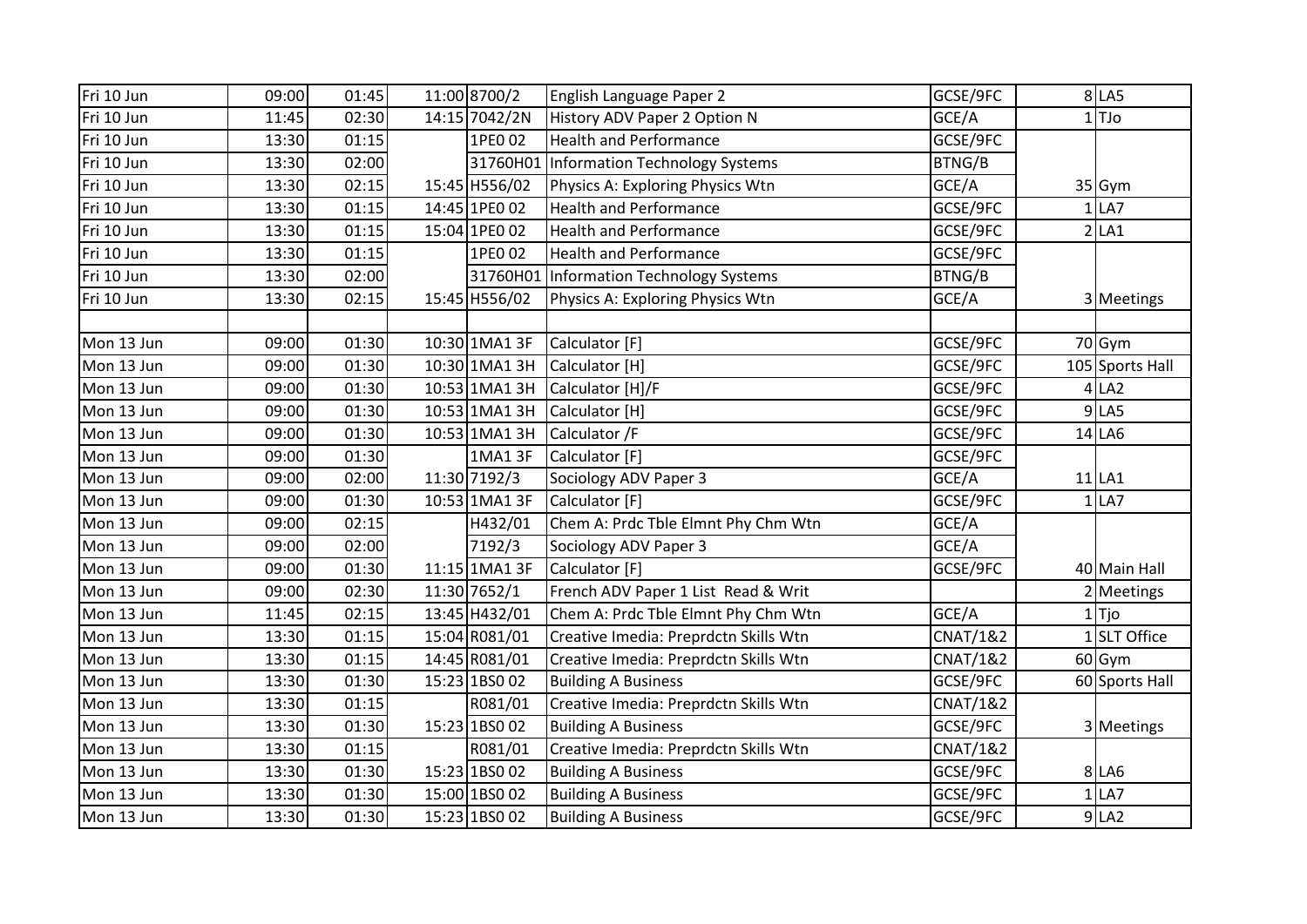| Mon 13 Jun     | 13:30 | 01:15         |             | 15:04 R081/01 | Creative Imedia: Preprdctn Skills Wtn            | <b>CNAT/1&amp;2</b> |       | $8$ LA5        |
|----------------|-------|---------------|-------------|---------------|--------------------------------------------------|---------------------|-------|----------------|
| Mon 13 Jun     | 13:30 | 02:30         |             | 16:00 H446/01 | Comp Sci: Computer Systems Wrtn                  | GCE/A               |       | $4$ LA1        |
|                |       |               |             |               |                                                  |                     |       |                |
| Tue 14 Jun     | 09:00 | 02:15         |             |               | 11:15 A660U30-1 Music Component 3 Appraising     | GCE/A               |       | $2$ Mu5        |
| Tue 14 Jun     | 09:00 | 01:00         |             | 10:00 8035/3  | Geography Paper 3                                | GCSE/9FC            |       | 65 Sports Hall |
| Tue 14 Jun     | 09:00 | 01:00         |             | 10:15 8035/3  | Geography Paper 3                                | GCSE/9FC            |       | $1$ LA7        |
| Tue 14 Jun     | 09:00 | 01:00         |             | 10:15 8035/3  | Geography Paper 3                                | GCSE/9FC            |       | 2 Meetings     |
| Tue 14 Jun     | 09:00 | 01:00         |             | 10:15 8035/3  | Geography Paper 3                                | GCSE/9FC            |       | <b>7 LA6</b>   |
| Tue 14 Jun     | 09:00 | 01:00         |             | 10:00 8035/3  | Geography Paper 3                                | GCSE/9FC            |       | $4$ LA1        |
| Tue 14 Jun     | 13:30 | 02:00         |             | 9MA0 02       | <b>Pure Mathematics 2</b>                        | GCE/A               |       |                |
| Tue 14 Jun     | 13:30 | 01:30         |             | 1350/2A       | Mathematical Studies Paper 2 Opt A               | L3/B                |       |                |
| Tue 14 Jun     | 13:30 | 01:45         |             | 8100/2        | <b>Citizenship Studies Paper 2</b>               | GCSE/9FC            |       |                |
| Tue 14 Jun     |       |               | 15:30       |               |                                                  | GCSE/9FC            |       | 35 Sports Hall |
| Tue 14 Jun     | 13:30 | 02:00         |             | 9MA0 02       | <b>Pure Mathematics 2</b>                        | GCE/A               |       |                |
| Tue 14 Jun     | 13:30 | 01:30         |             | 17:10 1350/2A | Mathematical Studies Paper 2 Opt A               | L3/B                |       | 3 Meetings     |
|                |       |               |             |               |                                                  |                     |       |                |
| Weds 15th June |       | 09:00 01/0:45 |             |               | Finance re-sits part A                           |                     |       |                |
| Wed 15 Jun     | 09:00 | 02:30         |             | 11:30 H472/02 | Eng Lit: Cmprtve & Cntxtl Stdy Wtn               | GCE/A               | $10+$ | Main Hall      |
| Wed 15 Jun     | 09:00 | 01:45         |             | 8461/2H       | Biology Paper 2 Tier H                           | GCSE/9FC            |       |                |
| Wed 15 Jun     | 09:00 | 01:15         |             |               | 10:45 8464/B/2H Combined Sci Trilogy Biology P2H | GCSE/9DA            |       | 95 Sports Hall |
| Wed 15 Jun     | 09:00 | 01:15         |             |               | 10:15 8464/B/2F Combined Sci Trilogy Biology P2F | GCSE/9DA            |       | 80 Gym         |
| Wed 15 Jun     | 09:00 | 01:45         |             | 8461/2H       | Biology Paper 2 Tier H                           | GCSE/9FC            |       |                |
| Wed 15 Jun     | 09:00 | 01:15         |             |               | 8464/B/2H Combined Sci Trilogy Biology P2H       | GCSE/9DA            |       |                |
| Wed 15 Jun     | 09:00 | 01:15         |             |               | 10:45 8464/B/2F Combined Sci Trilogy Biology P2F | GCSE/9DA            |       | 4 Meetings     |
| Wed 15 Jun     | 09:00 | 01:45         |             | 8461/2H       | Biology Paper 2 Tier H                           | GCSE/9FC            |       |                |
| Wed 15 Jun     | 09:00 | 01:15         |             |               | 8464/B/2H Combined Sci Trilogy Biology P2H       | GCSE/9DA            |       |                |
| Wed 15 Jun     | 09:00 | 01:15         |             |               | 10:45 8464/B/2F Combined Sci Trilogy Biology P2F | GCSE/9DA            |       | 8 LA2          |
| Wed 15 Jun     | 09:00 | 01:15         |             |               | 8464/B/2H Combined Sci Trilogy Biology P2H       | GCSE/9DA            |       |                |
| Wed 15 Jun     | 09:00 | 01:15         |             |               | 10:34 8464/B/2F Combined Sci Trilogy Biology P2F | GCSE/9DA            |       | $10$ LA1       |
| Wed 15 Jun     | 09:00 | 01:15         |             |               | 10:34 8464/B/2F Combined Sci Trilogy Biology P2F | GCSE/9DA            |       | $9$ LA6        |
| Wed 15 Jun     | 09:00 | 01:15         |             |               | 10:34 8464/B/2F Combined Sci Trilogy Biology P2H | GCSE/9DA            |       | $1$ LA7        |
| Wed 15 Jun     | 13:30 |               | 02:00 15;30 | 8552/W        | Design and Technology Written Paper              | GCSE/9FC            |       | 60 Sports Hall |
| Wed 15 Jun     | 13:30 | 02:00         |             | 16:00 8552/W  | Design and Technology Written Paper              | GCSE/9FC            |       | $1$ LA7        |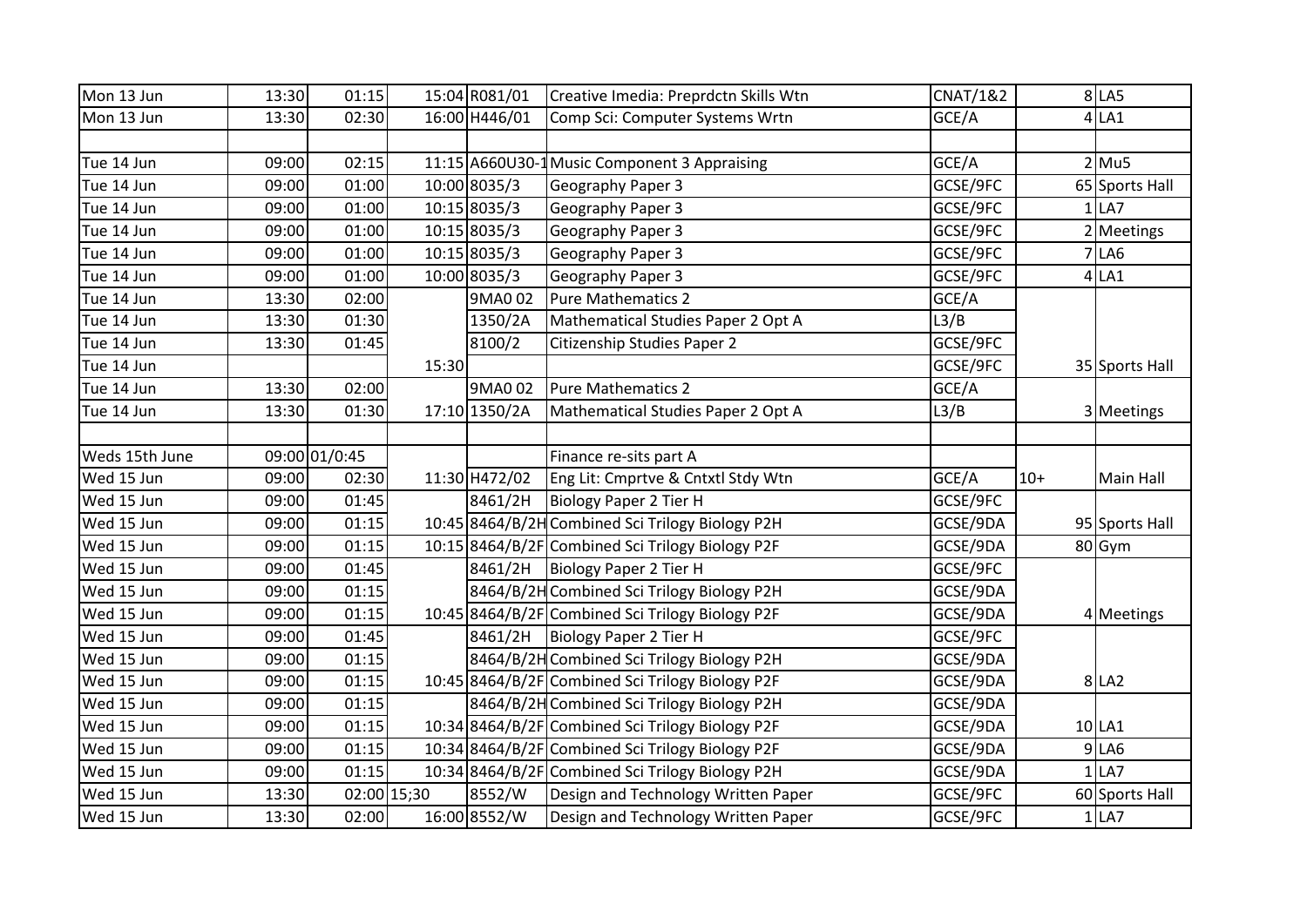|       |                                                                                                                                                                                                                                                                                              |                  |                                                                                                                                                                                                                                                                          |                                                                                                                                                                                                                                                                                                                                                                                                                                                                                                                                                                                                                                                                                                                                                            |                                  | $6$ LA1         |
|-------|----------------------------------------------------------------------------------------------------------------------------------------------------------------------------------------------------------------------------------------------------------------------------------------------|------------------|--------------------------------------------------------------------------------------------------------------------------------------------------------------------------------------------------------------------------------------------------------------------------|------------------------------------------------------------------------------------------------------------------------------------------------------------------------------------------------------------------------------------------------------------------------------------------------------------------------------------------------------------------------------------------------------------------------------------------------------------------------------------------------------------------------------------------------------------------------------------------------------------------------------------------------------------------------------------------------------------------------------------------------------------|----------------------------------|-----------------|
|       |                                                                                                                                                                                                                                                                                              |                  |                                                                                                                                                                                                                                                                          |                                                                                                                                                                                                                                                                                                                                                                                                                                                                                                                                                                                                                                                                                                                                                            |                                  | 5 LA6           |
|       |                                                                                                                                                                                                                                                                                              |                  |                                                                                                                                                                                                                                                                          |                                                                                                                                                                                                                                                                                                                                                                                                                                                                                                                                                                                                                                                                                                                                                            |                                  | 1 Meetings      |
|       |                                                                                                                                                                                                                                                                                              |                  |                                                                                                                                                                                                                                                                          |                                                                                                                                                                                                                                                                                                                                                                                                                                                                                                                                                                                                                                                                                                                                                            |                                  |                 |
| 01:30 |                                                                                                                                                                                                                                                                                              |                  | Physics A: Unified Physics Wtn                                                                                                                                                                                                                                           | GCE/A                                                                                                                                                                                                                                                                                                                                                                                                                                                                                                                                                                                                                                                                                                                                                      |                                  | $7$ LA1         |
| 00:55 |                                                                                                                                                                                                                                                                                              |                  | Anglo-Saxon and Norman                                                                                                                                                                                                                                                   | GCSE/9FC                                                                                                                                                                                                                                                                                                                                                                                                                                                                                                                                                                                                                                                                                                                                                   |                                  | 100 Sports Hall |
| 00:55 |                                                                                                                                                                                                                                                                                              |                  |                                                                                                                                                                                                                                                                          | GCSE/9FC                                                                                                                                                                                                                                                                                                                                                                                                                                                                                                                                                                                                                                                                                                                                                   |                                  | $6$ LA6         |
| 00:55 |                                                                                                                                                                                                                                                                                              |                  | Anglo-Saxon and Norman                                                                                                                                                                                                                                                   | GCSE/9FC                                                                                                                                                                                                                                                                                                                                                                                                                                                                                                                                                                                                                                                                                                                                                   |                                  | Meetings        |
| 00:55 |                                                                                                                                                                                                                                                                                              |                  | Anglo-Saxon and Norman                                                                                                                                                                                                                                                   | GCSE/9FC                                                                                                                                                                                                                                                                                                                                                                                                                                                                                                                                                                                                                                                                                                                                                   |                                  | $5$ LA5         |
| 00:55 |                                                                                                                                                                                                                                                                                              |                  | Anglo-Saxon and Norman                                                                                                                                                                                                                                                   | GCSE/9FC                                                                                                                                                                                                                                                                                                                                                                                                                                                                                                                                                                                                                                                                                                                                                   |                                  | $10$ LA2        |
| 02:00 |                                                                                                                                                                                                                                                                                              |                  |                                                                                                                                                                                                                                                                          | GCE/A                                                                                                                                                                                                                                                                                                                                                                                                                                                                                                                                                                                                                                                                                                                                                      |                                  | 15 Main Hall    |
| 01:05 |                                                                                                                                                                                                                                                                                              | 8658/WF          |                                                                                                                                                                                                                                                                          | GCSE/9FC                                                                                                                                                                                                                                                                                                                                                                                                                                                                                                                                                                                                                                                                                                                                                   |                                  |                 |
| 01:20 |                                                                                                                                                                                                                                                                                              |                  |                                                                                                                                                                                                                                                                          | GCSE/9FC                                                                                                                                                                                                                                                                                                                                                                                                                                                                                                                                                                                                                                                                                                                                                   |                                  | 40 Sports Hall  |
| 01:05 |                                                                                                                                                                                                                                                                                              | 8658/WF          |                                                                                                                                                                                                                                                                          | GCSE/9FC                                                                                                                                                                                                                                                                                                                                                                                                                                                                                                                                                                                                                                                                                                                                                   |                                  |                 |
| 01:20 |                                                                                                                                                                                                                                                                                              |                  |                                                                                                                                                                                                                                                                          | GCSE/9FC                                                                                                                                                                                                                                                                                                                                                                                                                                                                                                                                                                                                                                                                                                                                                   |                                  | 3 Meetings      |
|       |                                                                                                                                                                                                                                                                                              |                  |                                                                                                                                                                                                                                                                          |                                                                                                                                                                                                                                                                                                                                                                                                                                                                                                                                                                                                                                                                                                                                                            |                                  |                 |
| 02:00 |                                                                                                                                                                                                                                                                                              | <b>9PLO 3B</b>   | Compar. Politics-Global                                                                                                                                                                                                                                                  | GCE/A                                                                                                                                                                                                                                                                                                                                                                                                                                                                                                                                                                                                                                                                                                                                                      |                                  |                 |
| 02:00 |                                                                                                                                                                                                                                                                                              | 7402/2           | <b>Biology ADV Paper 2</b>                                                                                                                                                                                                                                               | GCE/A                                                                                                                                                                                                                                                                                                                                                                                                                                                                                                                                                                                                                                                                                                                                                      |                                  |                 |
| 01:20 |                                                                                                                                                                                                                                                                                              |                  |                                                                                                                                                                                                                                                                          | GCSE/9FC                                                                                                                                                                                                                                                                                                                                                                                                                                                                                                                                                                                                                                                                                                                                                   |                                  | $25$ Gym        |
| 02:00 |                                                                                                                                                                                                                                                                                              | 9PLO 3B          | Compar. Politics-Global                                                                                                                                                                                                                                                  | GCE/A                                                                                                                                                                                                                                                                                                                                                                                                                                                                                                                                                                                                                                                                                                                                                      |                                  |                 |
| 02:00 |                                                                                                                                                                                                                                                                                              |                  | <b>Biology ADV Paper 2</b>                                                                                                                                                                                                                                               | GCE/A                                                                                                                                                                                                                                                                                                                                                                                                                                                                                                                                                                                                                                                                                                                                                      |                                  | 3 Meetings      |
| 02:15 |                                                                                                                                                                                                                                                                                              |                  | Paper Three                                                                                                                                                                                                                                                              | GCE/A                                                                                                                                                                                                                                                                                                                                                                                                                                                                                                                                                                                                                                                                                                                                                      |                                  | $11$ LA6        |
|       |                                                                                                                                                                                                                                                                                              |                  |                                                                                                                                                                                                                                                                          |                                                                                                                                                                                                                                                                                                                                                                                                                                                                                                                                                                                                                                                                                                                                                            |                                  |                 |
|       |                                                                                                                                                                                                                                                                                              |                  | Finance re-sits                                                                                                                                                                                                                                                          |                                                                                                                                                                                                                                                                                                                                                                                                                                                                                                                                                                                                                                                                                                                                                            |                                  |                 |
| 02:15 |                                                                                                                                                                                                                                                                                              |                  |                                                                                                                                                                                                                                                                          | GCE/A                                                                                                                                                                                                                                                                                                                                                                                                                                                                                                                                                                                                                                                                                                                                                      | $6+$                             | MH/LA5          |
| 01:45 |                                                                                                                                                                                                                                                                                              | 8462/2H          |                                                                                                                                                                                                                                                                          | GCSE/9FC                                                                                                                                                                                                                                                                                                                                                                                                                                                                                                                                                                                                                                                                                                                                                   |                                  |                 |
| 01:15 |                                                                                                                                                                                                                                                                                              |                  |                                                                                                                                                                                                                                                                          | GCSE/9DA                                                                                                                                                                                                                                                                                                                                                                                                                                                                                                                                                                                                                                                                                                                                                   |                                  | 95 Sports Hall  |
| 01:15 |                                                                                                                                                                                                                                                                                              |                  |                                                                                                                                                                                                                                                                          | GCSE/9DA                                                                                                                                                                                                                                                                                                                                                                                                                                                                                                                                                                                                                                                                                                                                                   |                                  | 80 Gym          |
| 01:45 |                                                                                                                                                                                                                                                                                              | 8462/2H          |                                                                                                                                                                                                                                                                          | GCSE/9FC                                                                                                                                                                                                                                                                                                                                                                                                                                                                                                                                                                                                                                                                                                                                                   |                                  |                 |
| 01:15 |                                                                                                                                                                                                                                                                                              |                  |                                                                                                                                                                                                                                                                          | GCSE/9DA                                                                                                                                                                                                                                                                                                                                                                                                                                                                                                                                                                                                                                                                                                                                                   |                                  |                 |
| 01:15 |                                                                                                                                                                                                                                                                                              |                  |                                                                                                                                                                                                                                                                          | GCSE/9DA                                                                                                                                                                                                                                                                                                                                                                                                                                                                                                                                                                                                                                                                                                                                                   |                                  | 4 Meetings      |
| 01:15 |                                                                                                                                                                                                                                                                                              |                  |                                                                                                                                                                                                                                                                          | GCSE/9DA                                                                                                                                                                                                                                                                                                                                                                                                                                                                                                                                                                                                                                                                                                                                                   |                                  |                 |
| 01:15 |                                                                                                                                                                                                                                                                                              |                  |                                                                                                                                                                                                                                                                          | GCSE/9DA                                                                                                                                                                                                                                                                                                                                                                                                                                                                                                                                                                                                                                                                                                                                                   |                                  | 10 LA1          |
|       | 13:30<br>02:00<br>13:30<br>02:00<br>02:00<br>13:30<br>09:00<br>09:00<br>09:00<br>09:00<br>09:00<br>09:00<br>13:30<br>13:30<br>13:30<br>13:30<br>13:30<br>09:00<br>09:00<br>09:00<br>09:00<br>09:00<br>13:30<br>09:00<br>09:00<br>09:00<br>09:00<br>09:00<br>09:00<br>09:00<br>09:00<br>09:00 | 09:00 02:00/01:4 | 16:00 8552/W<br>16:00 8552/W<br>16:00 8552/W<br>10:30 H556/03<br>09:55 1HIB B1<br>10:09 1HIB B1<br>09:55 1HIB B1<br>10:09 1HIB B1<br>09:55 1HIB B1<br>15:30 9BS0 03<br>14:50 8658/WH<br>15:10 8658/WH<br>11:00 8698/WH<br>13:30 7402/2<br>16:19 9GE0 03<br>11:15 H432/02 | Design and Technology Written Paper<br>Design and Technology Written Paper<br>Design and Technology Written Paper<br>Anglo-Saxon and Norman<br><b>Investigating Business</b><br>French Writing Test Tier F<br>French Writing Test Tier H<br>French Writing Test Tier F<br>French Writing Test Tier H<br>Spanish Writing Test Tier H<br>Chem A: Synths & Anlytcl Tchnqs Wtn<br>Chemistry Paper 2 Tier H<br>10:45 8464/C/2H Combined Sci Trilogy Chemistry P2H<br>10:15 8464/C/2F Combined Sci Trilogy Chemistry P2F<br>Chemistry Paper 2 Tier H<br>8464/C/2H Combined Sci Trilogy Chemistry P2H<br>10:45 8464/C/2F Combined Sci Trilogy Chemistry P2F<br>8464/C/2H Combined Sci Trilogy Chemistry P2H<br>10:35 8464/C/2F Combined Sci Trilogy Chemistry P2F | GCSE/9FC<br>GCSE/9FC<br>GCSE/9FC |                 |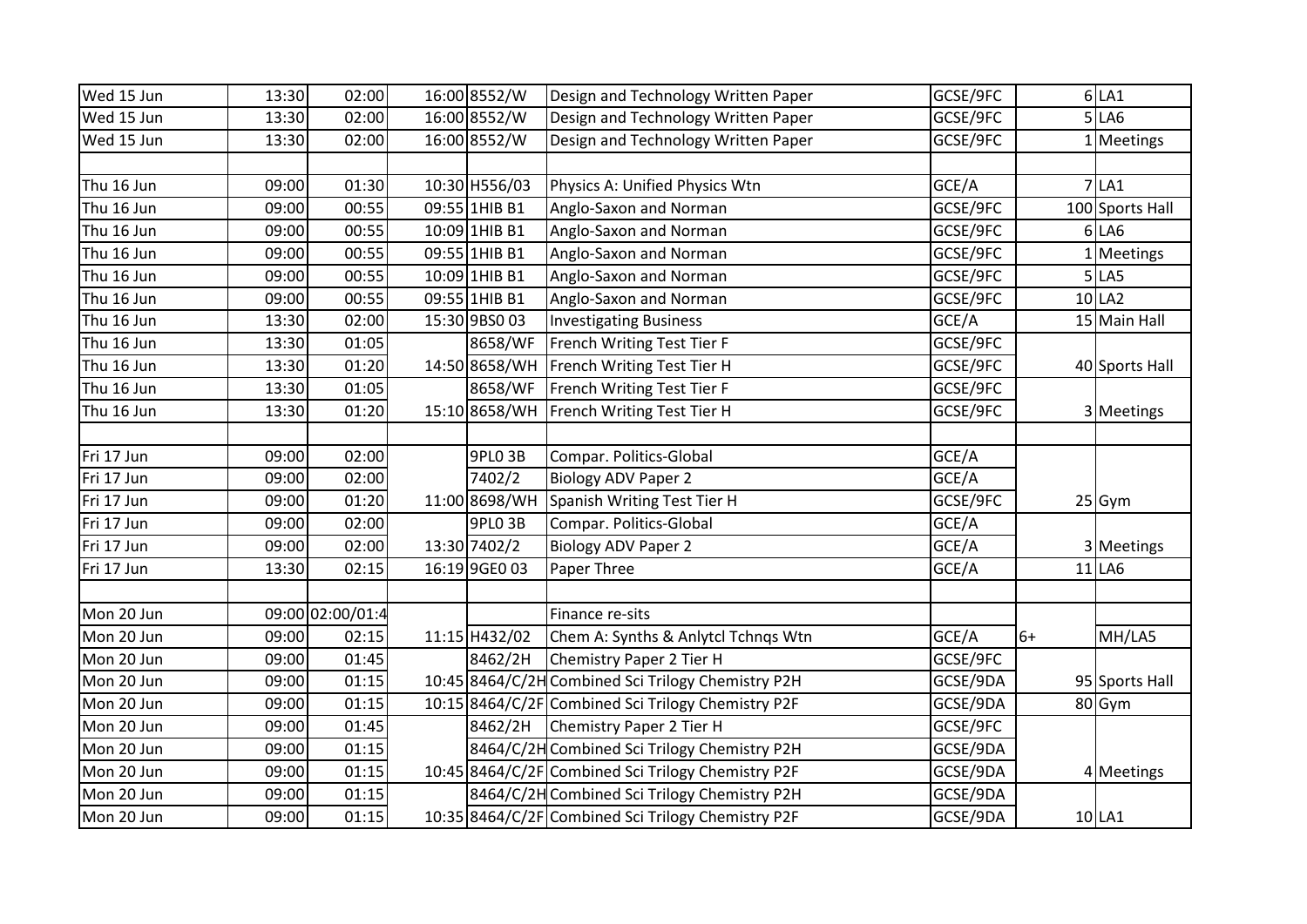| Mon 20 Jun | 09:00 | 01:15 |               | 10:34 8464/C/2H Combined Sci Trilogy Chemistry P2H | GCSE/9DA | $1$ LA7         |
|------------|-------|-------|---------------|----------------------------------------------------|----------|-----------------|
| Mon 20 Jun | 09:00 | 01:45 | 8462/2H       | Chemistry Paper 2 Tier H                           | GCSE/9FC |                 |
| Mon 20 Jun | 09:00 | 01:15 |               | 8464/C/2H Combined Sci Trilogy Chemistry P2H       | GCSE/9DA |                 |
| Mon 20 Jun | 09:00 | 01:15 |               | 10:45 8464/C/2F Combined Sci Trilogy Chemistry P2F | GCSE/9DA | 8 LA2           |
| Mon 20 Jun | 09:00 | 01:15 |               | 10:34 8464/C/2F Combined Sci Trilogy Chemistry P2F | GCSE/9DA | $9$ LA6         |
|            |       |       |               |                                                    |          |                 |
| Tue 21 Jun | 09:00 | 00:55 | 09:55 1HIB P4 | <b>Superpower Relations</b>                        | GCSE/9FC | 100 Sports Hall |
| Tue 21 Jun | 09:00 | 00:55 | 10:09 1HIB P4 | <b>Superpower Relations</b>                        | GCSE/9FC | $6$ LA $6$      |
| Tue 21 Jun | 09:00 | 00:55 | 09:55 1HIB P4 | <b>Superpower Relations</b>                        | GCSE/9FC | 1 Meetings      |
| Tue 21 Jun | 09:00 | 00:55 | 09:55 1HIB P4 | <b>Superpower Relations</b>                        | GCSE/9FC | $10$ LA2        |
| Tue 21 Jun | 09:00 | 00:55 | 10:09 1HIB P4 | <b>Superpower Relations</b>                        | GCSE/9FC | 5 LA1           |
| Tue 21 Jun | 13:30 | 02:00 | 9MA0 03       | <b>Statistics &amp; Mechanics</b>                  | GCE/A    |                 |
| Tue 21 Jun | 13:30 | 01:30 | 15:30 8236/W  | Dance Written Paper                                | GCSE/9FC | 30 Gym          |
| Tue 21 Jun | 13:30 | 02:00 | 15:30 9MA0 03 | <b>Statistics &amp; Mechanics</b>                  | GCE/A    | 2 Meetings      |
| Tue 21 Jun | 13:30 | 01:30 | 15:23 8236/W  | Dance Written Paper                                | GCSE/9FC | 2 LA6           |
| Wed 22 Jun | 09:00 | 01:15 |               | 10:15 C660U30-1 Music Component 3 Appraising       | GCSE/9FC | 15 Main Hall    |
| Wed 22 Jun | 09:00 | 01:15 |               | 10:34 C660U30-1 Music Component 3 Appraising       | GCSE/9FC | 2 Meetings      |
|            |       |       |               |                                                    |          |                 |
| Thu 23 Jun | 09:00 | 01:45 | 8463/2H       | Physics Paper 2 Tier H                             | GCSE/9FC |                 |
| Thu 23 Jun | 09:00 | 01:15 |               | 10:45 8464/P/2H Combined Sci Trilogy Physics P2H   | GCSE/9DA | 95 Sports Hall  |
| Thu 23 Jun | 09:00 | 01:15 |               | 10:15 8464/P/2F Combined Sci Trilogy Physics P2F   | GCSE/9DA | 80 Gym          |
| Thu 23 Jun | 09:00 | 01:45 | 8463/2H       | Physics Paper 2 Tier H                             | GCSE/9FC |                 |
| Thu 23 Jun | 09:00 | 01:15 |               | 8464/P/2H Combined Sci Trilogy Physics P2H         | GCSE/9DA |                 |
| Thu 23 Jun | 09:00 | 01:15 |               | 10:45 8464/P/2F Combined Sci Trilogy Physics P2F   | GCSE/9DA | 4 Meetings      |
| Thu 23 Jun | 09:00 | 01:45 | 8463/2H       | Physics Paper 2 Tier H                             | GCSE/9FC |                 |
| Thu 23 Jun | 09:00 | 01:15 |               | 8464/P/2H Combined Sci Trilogy Physics P2H         | GCSE/9DA |                 |
| Thu 23 Jun | 09:00 | 01:15 |               | 10:45 8464/P/2F Combined Sci Trilogy Physics P2F   | GCSE/9DA | 8 LA2           |
| Thu 23 Jun | 09:00 | 01:15 |               | 10:34 8464/P/2H Combined Sci Trilogy Physics P2H   | GCSE/9DA | $1$ LA7         |
| Thu 23 Jun | 09:00 | 01:15 |               | 8464/P/2H Combined Sci Trilogy Physics P2H         | GCSE/9DA |                 |
| Thu 23 Jun | 09:00 | 01:15 |               | 10:34 8464/P/2F Combined Sci Trilogy Physics P2F   | GCSE/9DA | $10$ LA1        |
| Thu 23 Jun | 09:00 | 01:15 |               | 10:34 8464/P/2F Combined Sci Trilogy Physics P2F   | GCSE/9DA | $9$ LA6         |
| Thu 23 Jun | 09:00 | 01:30 | 10:30 H432/03 | Chem A: Unified Chemistry Wtn                      | GCE/A    | $6$ LA5         |
|            |       |       |               |                                                    |          |                 |